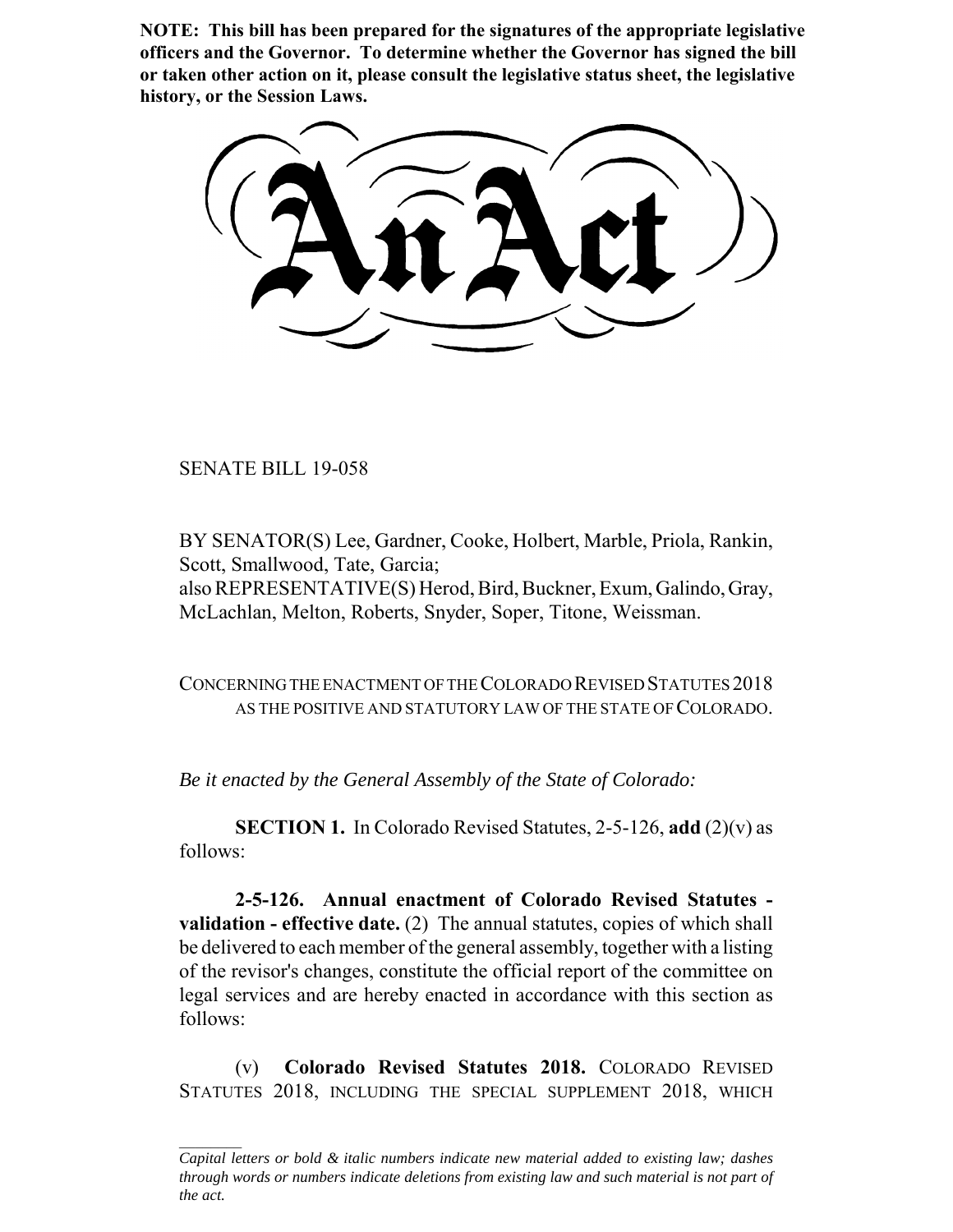CONSISTS OF ALL OF THE LAWS OF THE STATE OF COLORADO OF A GENERAL AND PERMANENT NATURE ORIGINALLY ENACTED IN "COLORADO REVISED STATUTES 1973", INCLUDING SUBSEQUENT ENACTMENTS MADE PURSUANT TO SECTION 2-5-125, AND ALL OF THE LAWS OF THE STATE OF COLORADO OF A GENERAL AND PERMANENT NATURE ENACTED AT THE SECOND REGULAR SESSION OF THE SEVENTY-FIRST GENERAL ASSEMBLY AND AT THE GENERAL ELECTION ON NOVEMBER 6, 2018 . THE EFFECTIVE DATE FOR COLORADO REVISED STATUTES 2018 IS FIXED AS THE FIRST DAY THAT IS NOT A SATURDAY, SUNDAY, OR LEGAL HOLIDAY FOLLOWING THE EFFECTIVE DATE OF THIS SUBSECTION  $(2)(v)$ .

**SECTION 2. Safety clause.** The general assembly hereby finds,